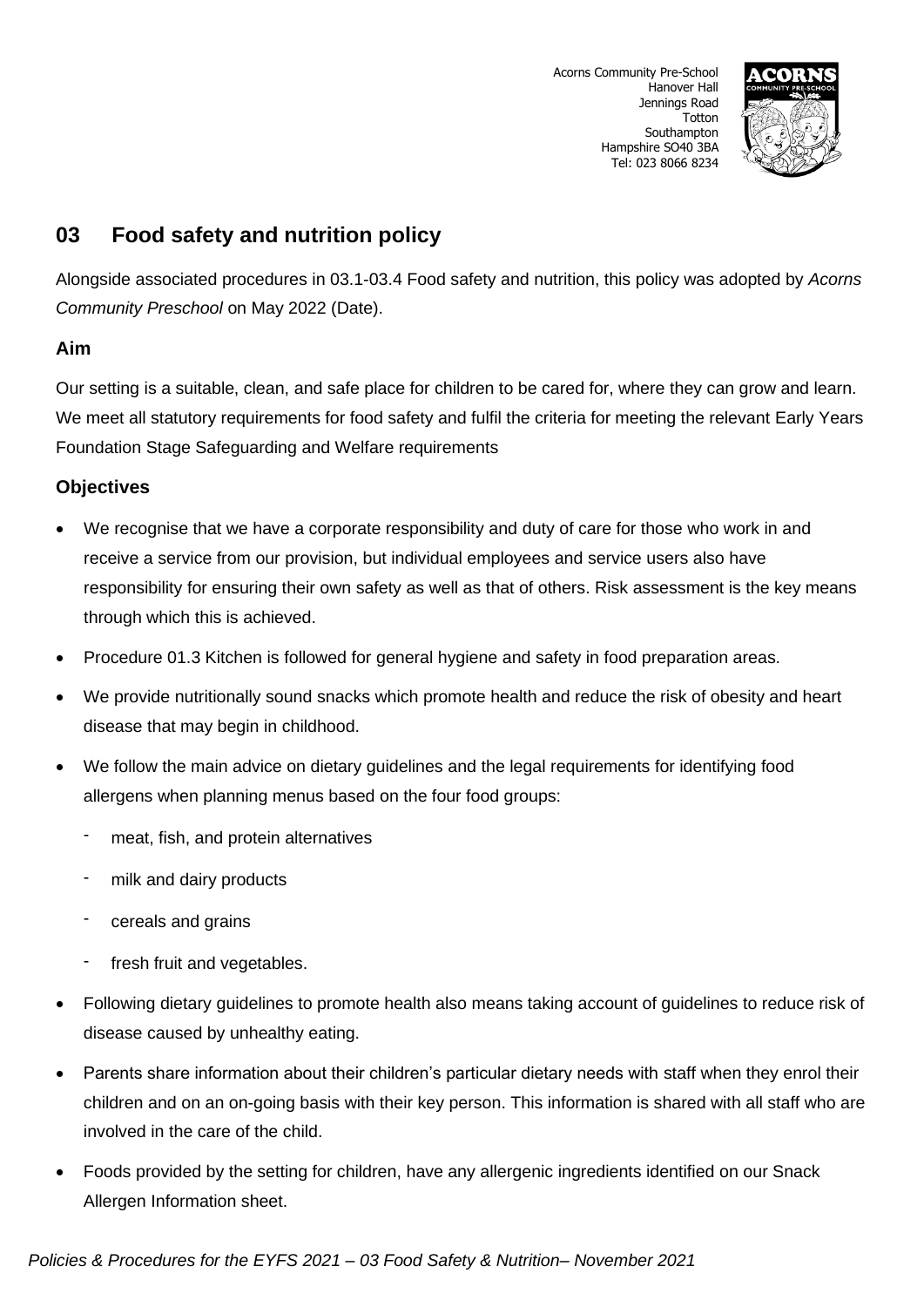- Care is taken to ensure that children with food allergies do not have contact with food products that they are allergic to.
- Risk assessments are conducted for each individual child who has a food allergy or specific dietary requirement, basic information is kept on the Allergies and Medical Sheet in the Kitchen.

## **Legal references**

Regulation (EC) 852/2004 of the European Parliament and of the Council on the hygiene of foodstuffs.

Food Information Regulations 2014

The Childcare Act 2006

## **Further guidance**

*Safer Food Better Business* for Caterers (Food Standards Agency) [https://www.food.gov.uk/business](https://www.food.gov.uk/business-guidance/safer-food-better-business-for-caterers)[guidance/safer-food-better-business-for-caterers](https://www.food.gov.uk/business-guidance/safer-food-better-business-for-caterers)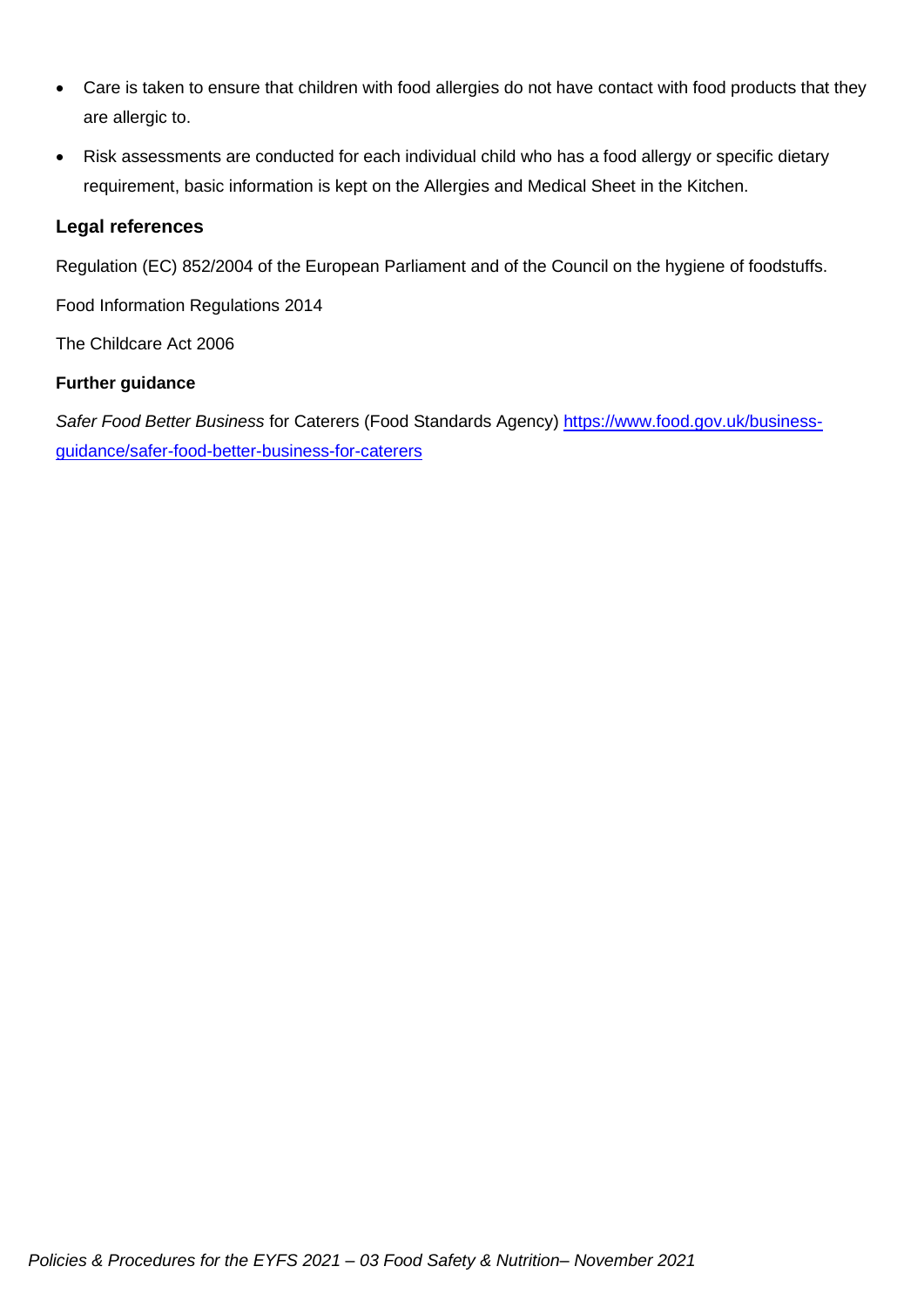

## 03 Food safety and nutrition procedures

# **03.01 Food preparation, storage and purchase**

### **General**

- All staff have up to date certificated training on food safety.
- Cooks refer to Eat Better, Start Better (Action for Children 2017) <https://www.foundationyears.org.uk/wp-content/uploads/2017/11/Eat-Better-Start-Better1.pdf> and Example menus for early years settings in England (PHE 2017) which contains guidance on menu planning, food safety, managing food allergies and reading food labels.
- The setting manager/supervisor are responsible for ensuring that the requirements in Safer Food Better Business are implemented.
- All staff responsible for preparing food have undertaken the Food Allergy Online Training CPD module available at [http://allergytraining.food.gov.uk/.](http://allergytraining.food.gov.uk/)
- The setting manager/supervisors are responsible for overseeing the work of the cook and all food handlers to ensure hygiene and allergy procedures are complied with.
- The setting manager/supervisors have responsibility for conducting risk assessment based on the 'Hazard Analysis and Critical Control Point' method set out in Safer Food Better Business.
- Staff carry out and record daily opening/closing checks and dated records of deep cleaning.
- The setting manager/supervisors maintain a Food Allergy and Dietary Needs list with:
	- a list of all children with known food allergies or dietary needs updated at least once a term (the personal/medical details about the allergy or dietary needs remain in the child's file along with a copy of the risk assessment). This is clearly displayed for all staff and the risk assessment shared with all staff.
	- a record of food used for snacks along with any allergens using
	- a copy of the FSA booklet 'Allergen information for loose foods' available at www.food.gov.uk/sites/default/files/media/document/loosefoodsleaflet.pdf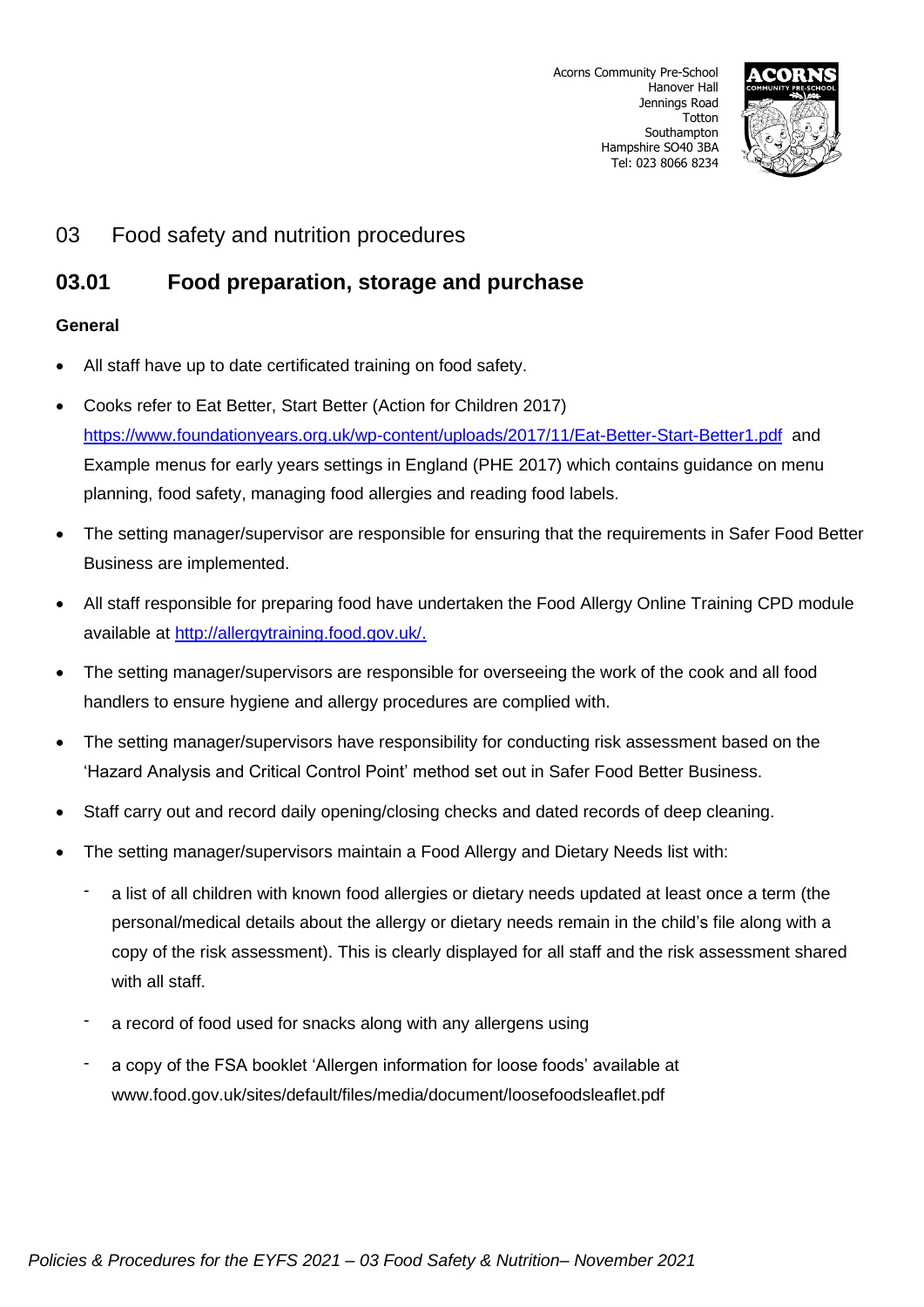- a copy of the Food Allergy Online Training CPD certificate for each member of staff that has undertaken the training
- The setting manager/supervisors are responsible for informing the directors who then reports to Ofsted any food poisoning affecting two or more children looked after on the premises. Notification must be made as soon as possible and within 14 days of the incident.

### **Purchasing and storing food**

-

- Food is purchased from reputable suppliers.
- Pre-packed food (any food or ingredient that is made by one business and sold by another such as a retailer or caterer) is checked for allergen ingredients and this information is communicated to parents alongside menu information. For example, a tin of baked beans or the ingredients for a recipe prepared on site.
- If food that is not pre-packed (described as 'loose food'), such as sandwiches bought from a bakery is served, then allergen information will have been provided by the retailer, this information must then be shared in the same way with parents.
- Parents are requested not to bring food that contains nuts. Staff check packets to make sure they do not contain nuts or nut products.
- Bulk buy is avoided where food may go out of date before use.
- All opened dried food stuffs are stored in airtight containers.
- Dried packaged food is not decanted from packaging into large bins or containers as this prevents monitoring of sell by/use by dates and allergen information.
- Food is regularly checked for sell by/use by dates and any expired items are discarded.
- Bottles and jars are cleaned before returning to the cupboards.
- 'Squeezy' plastic bottles are not used for sauces.
- Items are not stored on the floor; floors are kept clear so they can be easily swept.
- Perishable foods such as dairy produce are to be used by the used date. Soft fruit and easily perishable vegetables are kept in the fridge at 1- 5 Celsius.
- Packaged frozen food should be used by use by dates.
- Food left over should not be frozen unless it has been prepared for freezing, such as home-made bread or stews. Hot food should be left to cool for up to 1.5 hours and then quickly frozen.
- Freezer containers should be labelled, dated and used within 1-3 months.
- Fridge and freezer thermometers should be in place. Recommended temperatures for fridge 37 degrees Fahrenheit (3 degrees Celsius), and freezers 0 degrees Fahrenheit (-18 degrees Celsius).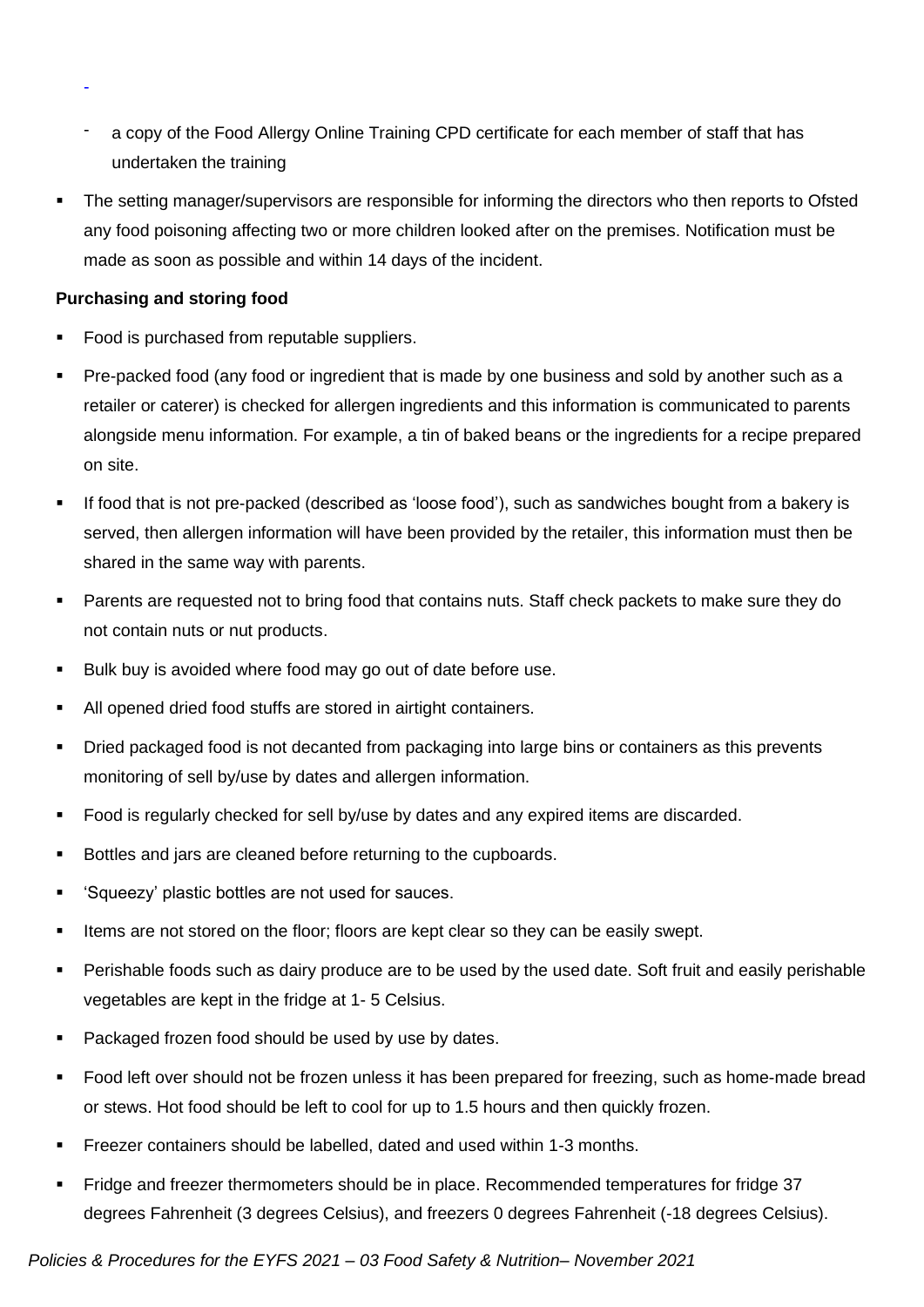Temperatures must be checked and recorded daily to ensure correct temperatures are being maintained.

- Freezers are defrosted every 3 months or according to the manufacturer's instructions.
- Meat/fish is stored on lower shelves and in drip-free dishes.
- Fruit and vegetables stored in the fridge are washed thoroughly before refrigeration to reduce risk of pests and E.coli contamination.
- Staff's own food or drink should be kept in separate designated area of the fridge; where possible, a fridge should be kept in the staff room to avoid mix ups.
- **.** Items in fridges must be regularly checked to ensure they are not past use by dates.

### **Preparation of food**

- Food handlers must check the content of food/packets to ensure they do not contain allergens.
- Food allergens must be identified on the Allergen Information Sheet menus available to all parents.
- Food handlers wash hands and cover any cuts or abrasions before handling food.
- Separate boards and knives are used for chopping food.
- Raw and cooked foods are prepared separately.
- Meat and fish should be washed and patted dry with paper towels. This does not include chicken which must not be washed because of the risk of campylobacter.
- All vegetables and fruit are washed before preparing.
- Food left out is covered, for example when cooling down.
- **•** Frozen meat, fish and prepared foods are thawed properly before cooking.
- Meat and fish are cooked thoroughly; a food probe is to be used to check temperature of roasted meat or baked meat products.
- Where a microwave is used, food is cooked according to manufacturer's instructions. Generally, it is not used to heat children's food and never used to heat babies' bottles.
- Microwaved food is left to stand for a few minutes before serving.
- A food probe is used to check temperature of food, including where heated in a microwave; it is checked in a number of places to avoid 'hot spots'.
- Food is cooked in time for serving and is not prepared in advance of serving times.
- Hot cupboards or ovens are not used to keep food warm.
- Potatoes and vegetables are peeled when needed, not in advance and left in water.
- Food prepared and cooked for different religious dietary needs and preferences, such as Halal or Kosher meat is cooked in separate pans and served separately.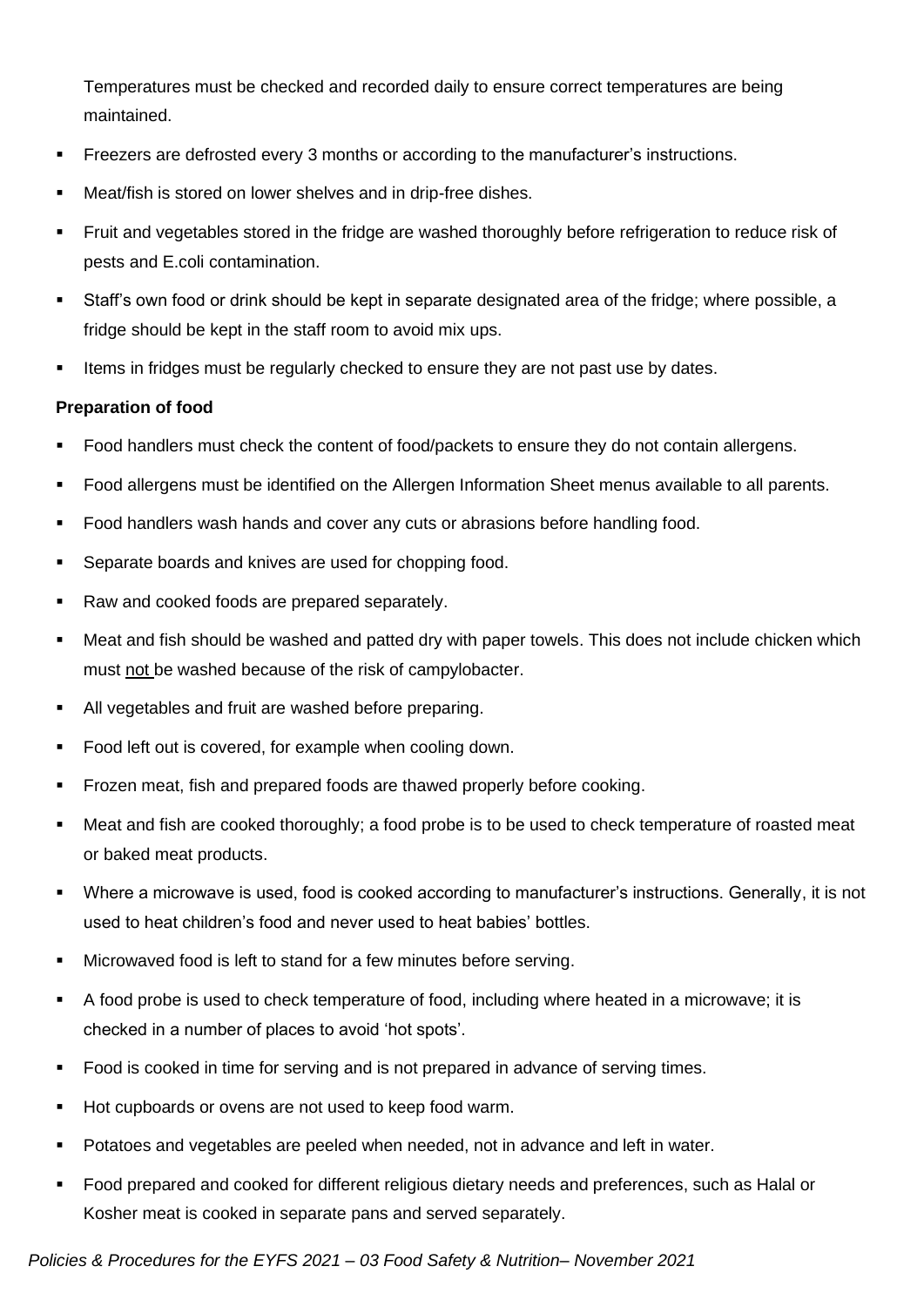- Food cooked for vegetarians does not come into contact with meat or fish or products.
- Food cooked and prepared for children with specific dietary needs is cooked in separate pans and served separately.
- A separate toaster would be available for children with a wheat or gluten allergy.
- Food prepared for children with dietary needs and preferences is clearly labelled and every effort is made to prevent cross-contamination.
- Raw eggs are not to be given in any form, such as mousse or mayonnaise.
- When given to children, eggs are fully cooked.

#### **Serving Food**

- Food is served for children in separate covered containers for each table.
- Staff risk assess the likelihood of children with dietary restrictions accessing the food of other children and must take appropriate action to prevent this from happening, for example: check the list of children's dietary requirements displayed in the food preparation area
- Children with allergies/food preferences are not made to feel 'singled out' by the methods used to manage their allergy/food preference.
- Food served to children with identified allergies is checked by the key person to ensure that the meal (and its ingredients) does not contain any of the allergens for that child.
- **•** The child's key person remains present throughout the child's mealtime.
- Tables are cleaned before and after, with soapy water or a suitable non-bleach product.
- Members of staff serving food wash their hands and cover any cuts with a blue plaster.

### **E.coli prevention**

Staff who are preparing and handling food, especially food that is not pre-prepared for consumption e.g. fruit and vegetables grown on the premises, must be aware of the potential spread of E.coli and must clean and store food in accordance with the E.coli 0157 guidance, available at:

#### [www.food.gov.uk/business-industry/guidancenotes/hygguid/ecoliguide#.U7FCVGlOWdI](https://preschoolla.sharepoint.com/sites/COMM/Shared%20Documents/Pubs/Pubs%20Print%20Promo/Pub%20Drafts/A026%20Policies%20&%20Procedures%20for%20the%20EYFS%202021/A026%20FINAL/www.food.gov.uk/business-industry/guidancenotes/hygguid/ecoliguide#.U7FCVGlOWdI)

#### **Further guidance**

Eat Better, Start Better (Action for Children 207) [www.foundationyears.org.uk/eat-better-start-better/](http://www.foundationyears.org.uk/eat-better-start-better/) Example Menus for Early Years Settings in England (PHE 2017) [www.gov.uk/government/publications/example-menus-for-early-years-settings-in-england](http://www.gov.uk/government/publications/example-menus-for-early-years-settings-in-england) Safe Food Better Business [www.food.gov.uk/business-guidance/safer-food-better-business-sfbb](http://www.food.gov.uk/business-guidance/safer-food-better-business-sfbb) Allergen information for loose foods (Food Standards Agency 2017) [www.food.gov.uk/sites/default/files/media/document/loosefoodsleaflet.pdf](http://www.food.gov.uk/sites/default/files/media/document/loosefoodsleaflet.pdfn)

Campylobacter (Food Standards Agency) [www.food.gov.uk/news-updates/campaigns/campylobacter/fsw-](http://www.food.gov.uk/news-updates/campaigns/campylobacter/fsw-2014)[2014](http://www.food.gov.uk/news-updates/campaigns/campylobacter/fsw-2014)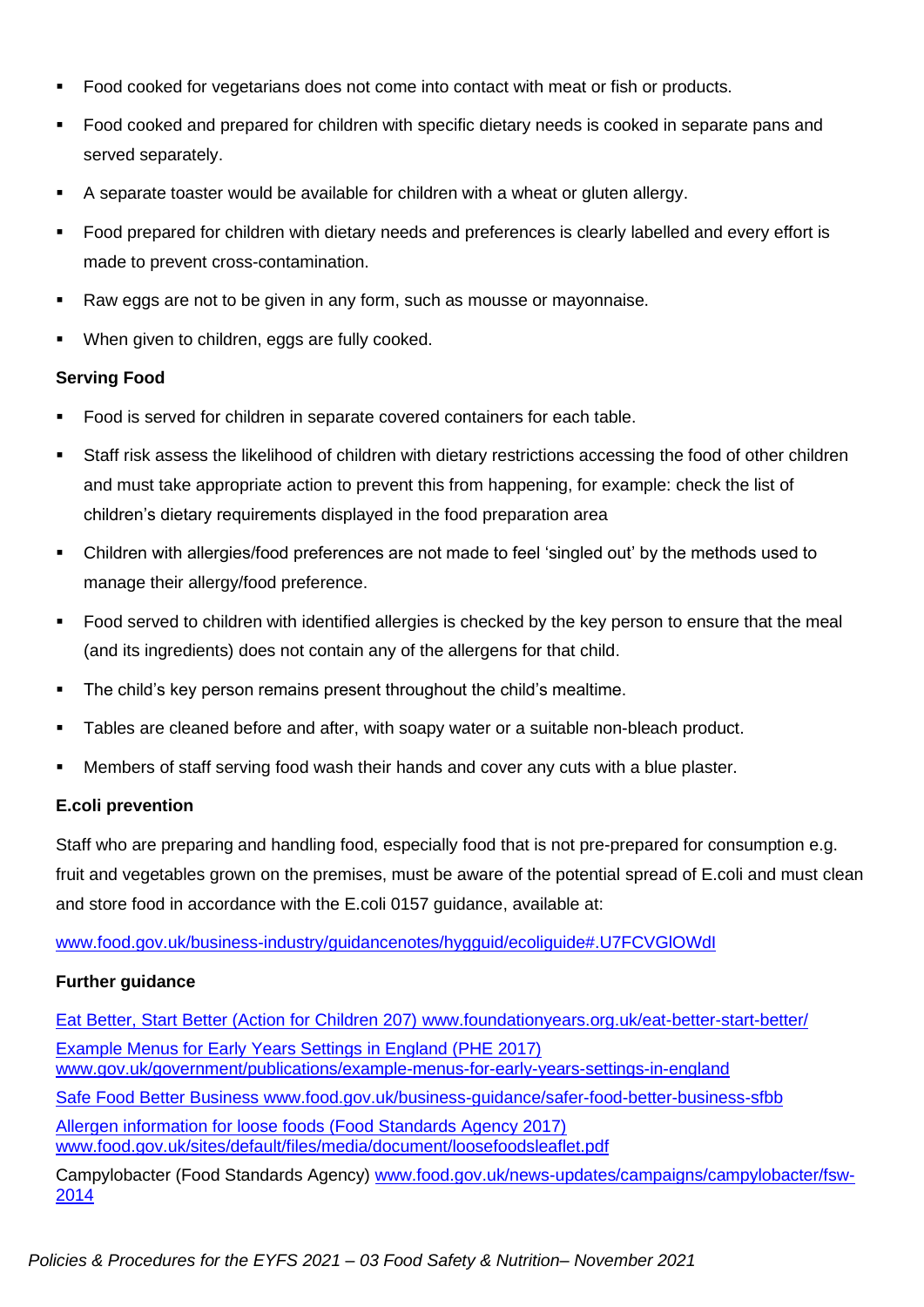

## 03 Food safety and nutrition procedures

## **03.02 Food for play and cooking activities**

Some parents and staff may have strong views about food being used for play. It is important to be sensitive to these issues. For example, children who are Muslim, Jewish, Rastafarian, or who are vegetarian, should not be given any food to play with that contains animal products (Gelatine). Parents' views should be sought on this. In some cases, it is not appropriate to use food for play at all, particularly in times of austerity.

- Food for play may include dough, corn flour, pasta, rice, food colourings/flavourings.
- Jelly (including jelly cubes) is not used for play.
- Food for play is risk assessed against the 14 allergens referred and is included in the written risk assessment undertaken for children with specific allergies.
- Staff are constantly alert to the potential hazards of food play, in particular choking hazards and signs of previously undetected allergies.
- Pulses are not recommended as they can be poisonous when raw or may choke.
- The use of raw vegetables for printing is discouraged.
- Dried food that is used for play should be kept away from food used for cooking.
- Foods that are cooked and used for play, such as dough, have a limited shelf life.
- Cornflour is always mixed with water before given for play.
- Cornflower and cooked pasta are discarded after an activity; high risk of bacteria forming.
- Utensils used for play food are washed thoroughly after use.

#### **Children's cooking activities**

- Before undertaking any cooking activity with children, members of staff should check for allergies and intolerances by checking children's records.
- **•** Children are taught basic hygiene skills such as the need to wash hands thoroughly before handling food, and again after going to the toilet, blowing their nose or coughing.
- The area to be used for cooking is cleaned; a plastic tablecloth is advised.
- Children should wear aprons that are used just for cooking.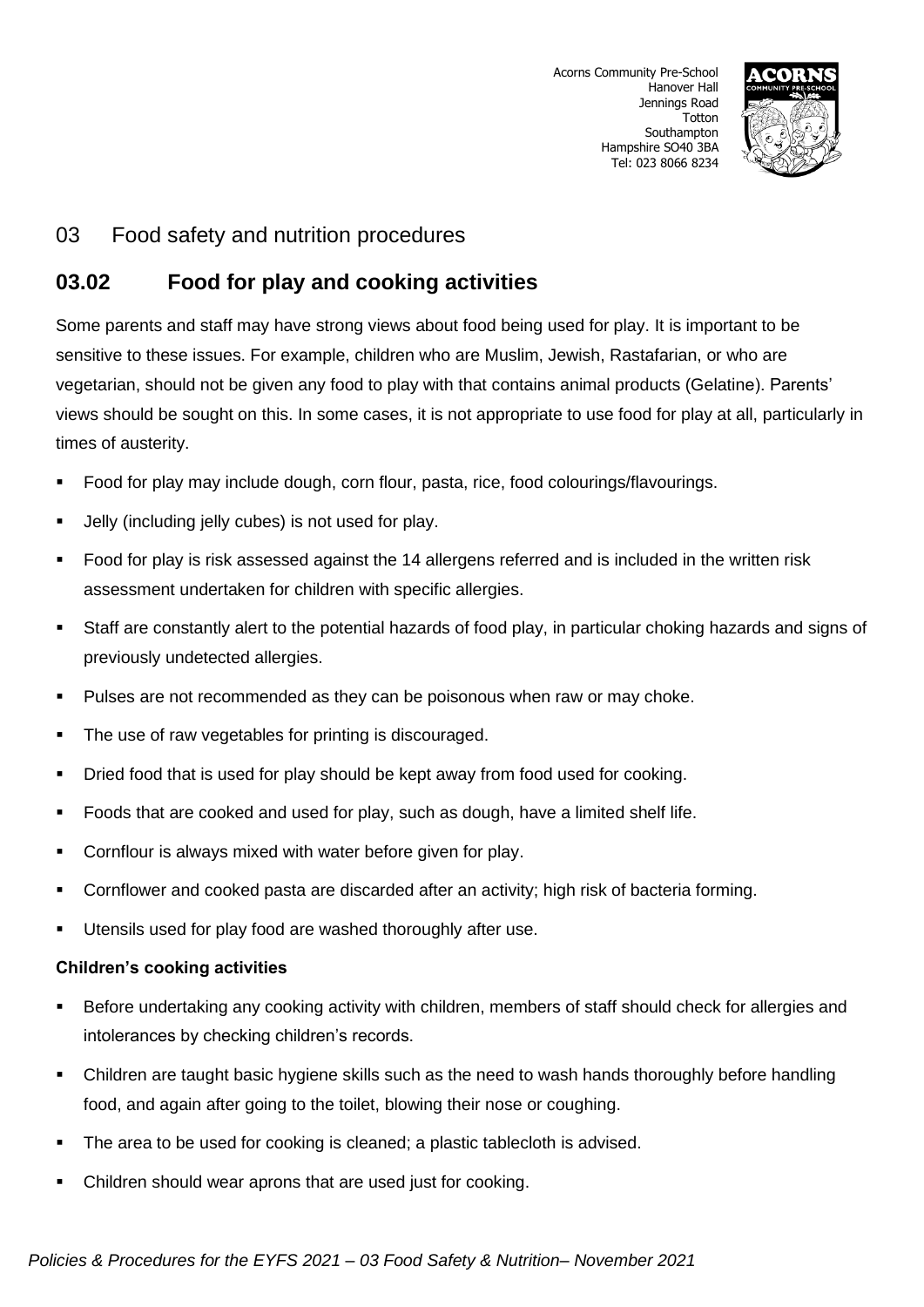- Utensils provided are for children to use only when cooking, including chopping/rolling boards, bowls, wooden spoons, jugs, and are stored in the kitchen.
- Members of staff encourage children to handle food in a hygienic manner.
- Food ready for cooking or cooling is not left uncovered.
- Cooked food to go home is put in a suitable food container and refrigerated when required until home time.
- Food play activities are suspended during outbreaks of illness.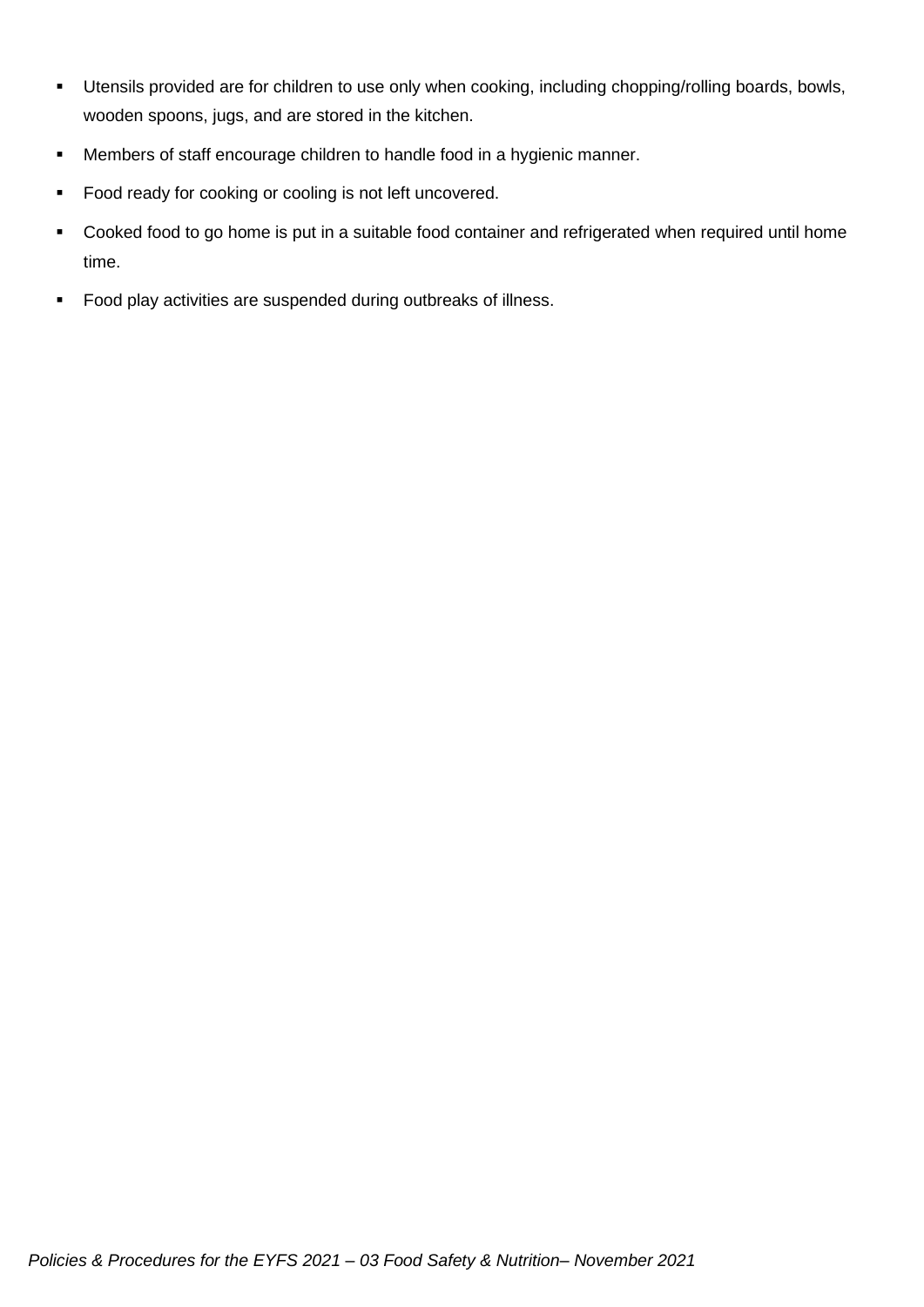Acorns Community Pre-School Hanover Hall Jennings Road **Totton** Southampton Hampshire SO40 3BA Tel: 023 8066 8234



## 03 Food safety and nutrition procedures

# **03.3 Snack planning, packed lunch and nutrition**

Food supplied for children provides a healthy and balanced diet for healthy growth and development. Foods that contain any of 14 allergens identified by the FSA are identified.. The setting follows dietary guidance to promote health and reduce risk of disease caused by unhealthy eating. When planning snack, the setting manager and staff ensure that:

- Snack reflect children's cultural backgrounds, religious restrictions and the food preferences of some ethnic groups which is discussed with parents.
- Snacks are clearly displayed so that parents and staff know what is being provided.
- Foods that contain any of the 14 major allergens are identified and displayed for parents.
- Parents must share information about their children's particular dietary needs with staff when they enrol their children and on an on-going basis with their key person.
- Key persons regularly share information about the children's levels of appetite and enjoyment of food with parents.
- Staff refer to the Eat Better, Start Better (Action for Children 2017).
- A record of children's dietary needs is recorded on the Allergies Medical Conditions and Dietary Requirements form displayed in the in the kitchen and updated termly.

### **Packed lunches**

Where children have packed lunches, staff promote healthy eating, ensuring that parents are given advice and information about what is appropriate content for a child's lunch box. Parents are also advised to take measures to ensure children's lunch box contents remain cool i.e. ice packs, as the setting may not have facilities for refrigerated storage.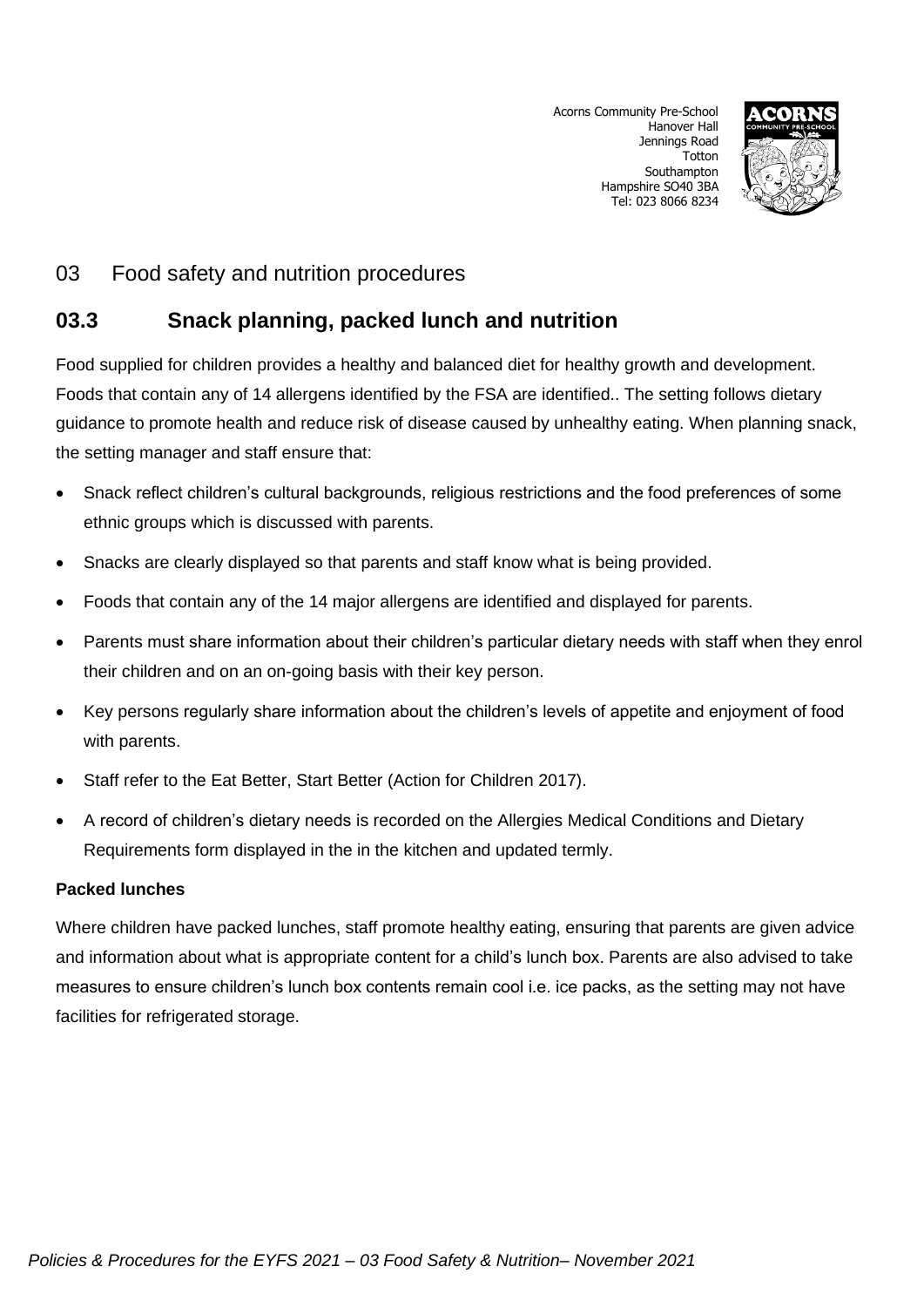Acorns Community Pre-School Hanover Hall Jennings Road **Totton** Southampton Hampshire SO40 3BA Tel: 023 8066 8234



# 03 Food safety and nutrition procedures

## **03.04 Meeting dietary requirements**

Snack and mealtimes are an important part of the day. Eating represents a social time for children and adults and helps children to learn about healthy eating. We aim to provide nutritious snacks and encourage parents/carers to provide healthy and balanced lunch boxes, which meets the children's individual dietary needs and preferences. and

- Staff discuss and record children's dietary needs, allergies and any ethnic or cultural food preferences with their parents.
- If a child has a known food allergy, procedure **04.4 Allergies and food intolerance Policy** is followed.
- Staff record information about each child's dietary needs in the individual child's registration form; parents sign the form to signify that it is correct.
- Up-to-date information about individual children's dietary needs is displayed so that all staff and volunteers are fully informed.
- Staff ensure that children receive only food and drink that is consistent with their dietary needs and cultural or ethnic preferences, as well as their parent's wishes.
- The details of snacks are displayed on the parent notice board for parents to view. Foods that contain any food allergens are identified.
- Staff aim to include food from children's cultural backgrounds, providing children with familiar foods and introducing them to new ones.
- Through on-going discussion with parents and research reading by staff, staff obtain information about the dietary rules of the religious groups to which children and their parents belong, and of vegetarians and vegans, as well as about food allergies. Staff take account of this information when providing food and drink.
- Staff provide a vegetarian alternative when meat and fish are offered and make every effort to ensure Halal meat or Kosher food is available to children who require it.
- Where it is not possible to source and provide Halal meat or Kosher food, a vegetarian option is available; this will be discussed and agreed with parents at the time of the child's registration.